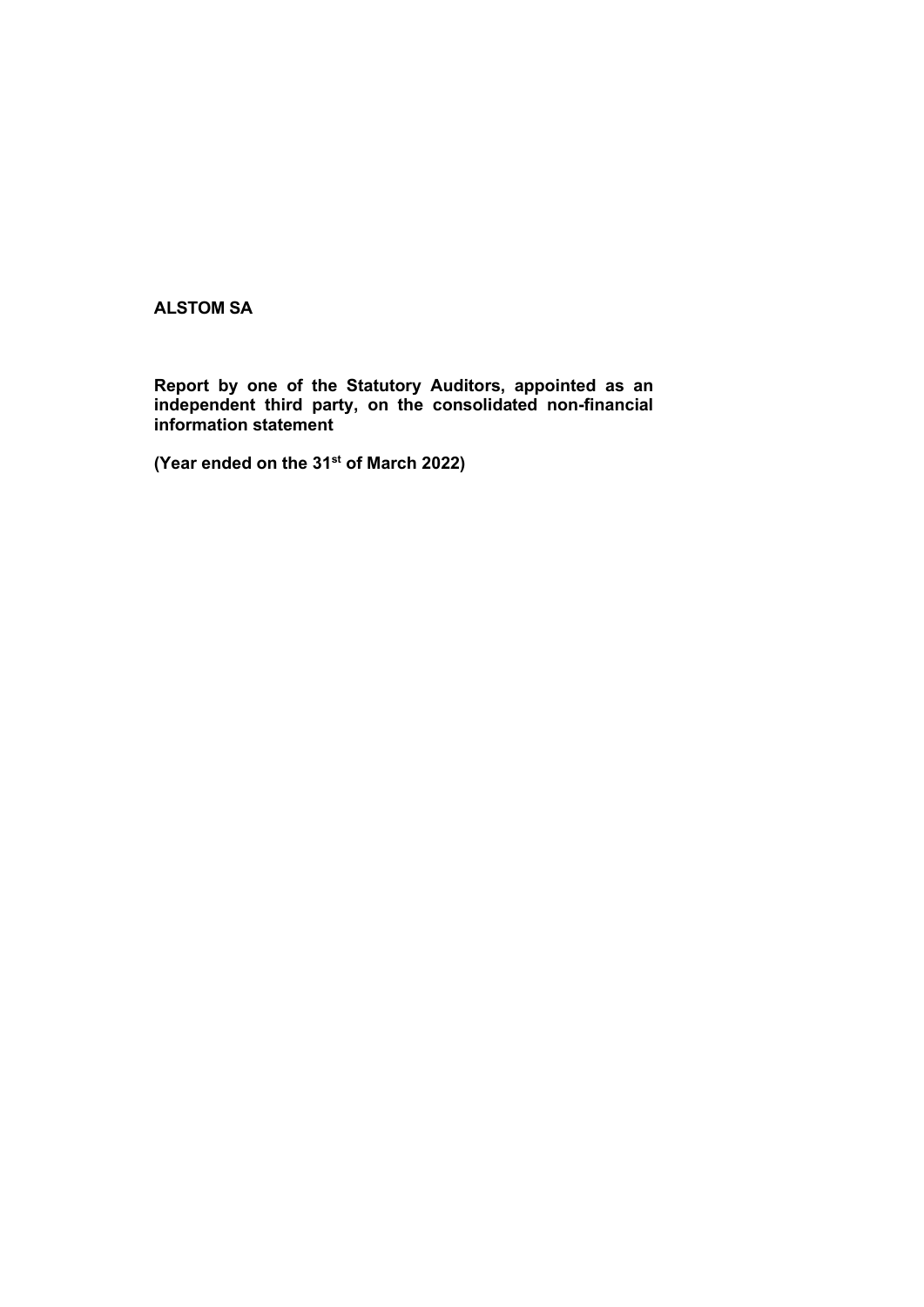

*This is a free translation into English of the Statutory Auditor's report issued in French and is provided solely for the convenience of English speaking readers. This report should be read in conjunction with, and construed in accordance with, French law and professional standards applicable in France.*

Report by one of the Statutory Auditors, appointed as an independent third party, on the consolidated non-financial information statement

(Year ended on the 31st of March 2022)

ALSTOM SA 48 rue Albert Dhalenne 93400 Saint Ouen

In our capacity as Statutory Auditor of ALSTOM SA (hereinafter the "entity"), appointed as an independent third party and accredited by Cofrac (Cofrac Inspection Accreditation n°3-1060, whose scope is available at www.cofrac.fr), we conducted our work in order to provide a report expressing a limited assurance conclusion on the historical information (observed and extrapolated) of the consolidated non-financial information statement (hereinafter respectively the "Information" and the "Statement"), prepared in accordance with the Entity's procedures (hereinafter the "Guidelines"), for year ended on the 31st of March 2022, included in the management report pursuant to the legal and regulatory provisions of articles L. 225 102-1, R. 225-105 and R. 225-105-1 of the French Commercial Code (*Code de commerce*).

### Conclusion

Based on the procedures performed, as described in the « Nature and scope of our work » section, and the elements that we have collected, nothing has come to our attention that causes us to believe that the consolidated non-financial information statement is not compliant with the applicable regulatory provisions and that the Information, taken as a whole, are not presented fairly in accordance with the Guidelines.

Preparation of the non-financial performance statement

*PricewaterhouseCoopers Audit, 63, rue de Villiers, 92208 Neuilly-sur-Seine Cedex Téléphone: +33 (0)1 56 57 58 59, Fax: +33 (0)1 56 57 58 60,* www.pwc.fr

Société d'expertise comptable inscrite au tableau de l'ordre de Paris - lle de France. Société de commissariat aux comptes membre de la compagnie régionale<br>deVersailles. Société par Actions Simplifiée au capital de 2 510 TVA n° FR 76 672 006 483. Siret 672 006 483 00362. Code APE 6920 Z. Bureaux : Bordeaux, Grenoble, Lille, Lyon, Marseille, Metz, Nantes, Neuilly-Sur-Seine, Nice, Poitiers, Rennes, Rouen, Strasbourg, Toulouse.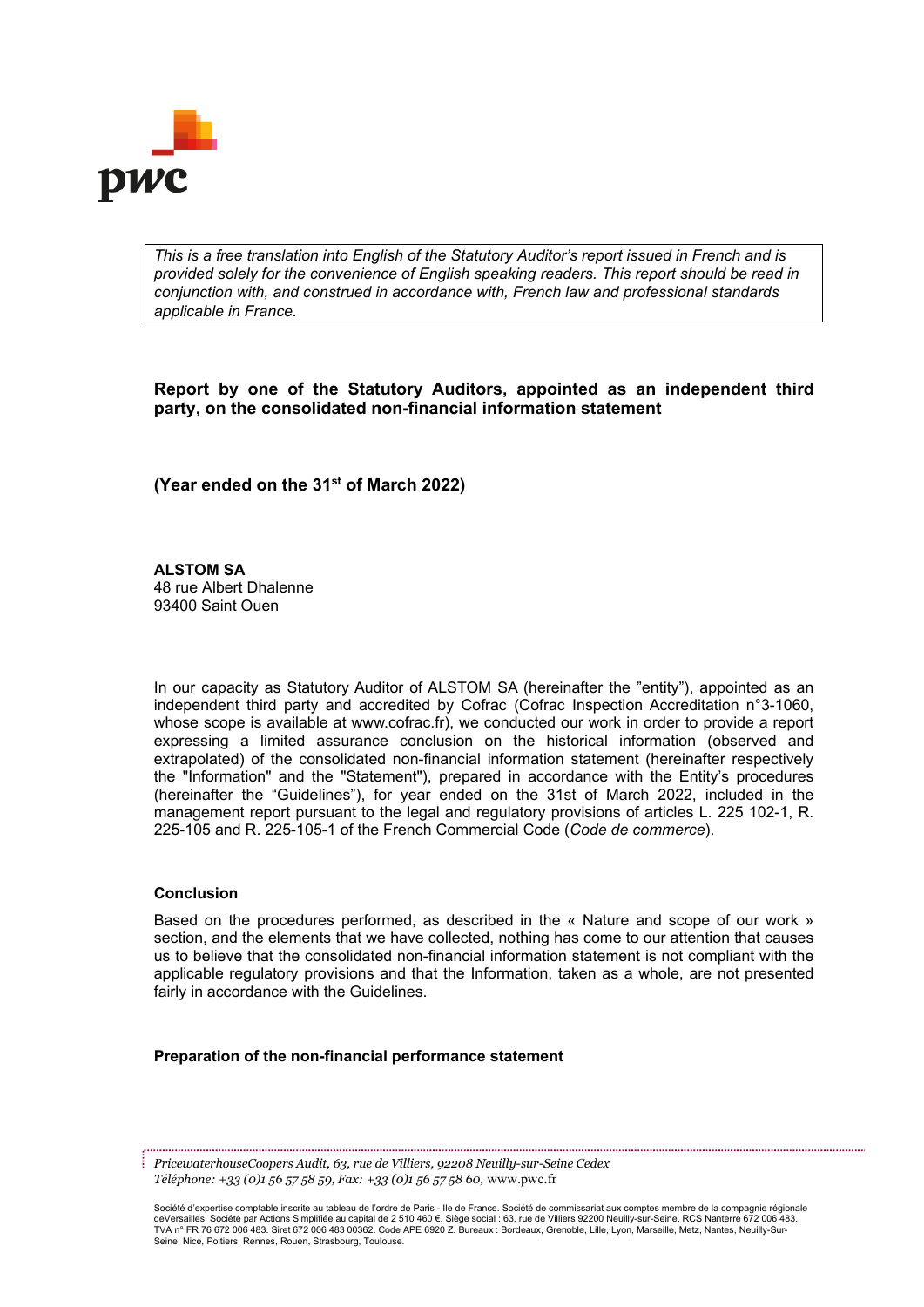The absence of a generally accepted and commonly used framework or established practices on which to evaluate and measure the Information permits the use of different, but acceptable, measurement techniques that may affect comparability between entities and through time.

Consequently, the Information needs to be read and understood with reference to the Guidelines, significant elements of which are available upon request from the entity's headquarters.

# Inherent Limitations in Preparing the Information

The Information may be subject to inherent uncertainty because of incomplete scientific and economic knowledge and due to the quality of the external data used. Certain Information are sensitive to the methodological choices, assumptions and/or estimates used to prepare the Information presented in the Statement.

# The entity's responsibility

The Board of Directors is responsible for:

- selecting or establishing suitable criteria for preparing the Information;
- $-$  the preparation of the Statement in accordance with the legal and regulatory provisions, including a presentation of the business model, a description of the principal non-financial risks, a presentation of the policies implemented considering those risks and the outcomes of those policies, including key performance indicators and if applicable the information required by Article 8 of Regulation (EU) 2020/852 (green taxonomy);
- designing, implementing and maintaining internal control over information relevant to the preparation of the Information that is free from material misstatement, whether due to fraud or error.

The Statement has been prepared in accordance with the entity's Guidelines as mentioned above.

### Responsibility of the Statutory Auditor, appointed as an independent third party

On the basis of our work, our responsibility is to provide a report expressing a limited assurance conclusion on:

- the compliance of the Statement with the provisions of article R. 225-105 of the French Commercial Code;
- the fairness of the information provided in accordance with article R. 225-105 I, 3 and II of the French Commercial Code, i.e., the outcomes, including key performance indicators, and the measures implemented considering the principal risks (hereinafter the "Information").

As we are engaged to form an independent conclusion on the Information as prepared by management, we are not permitted to be involved in the preparation of the Information as doing so may compromise our independence.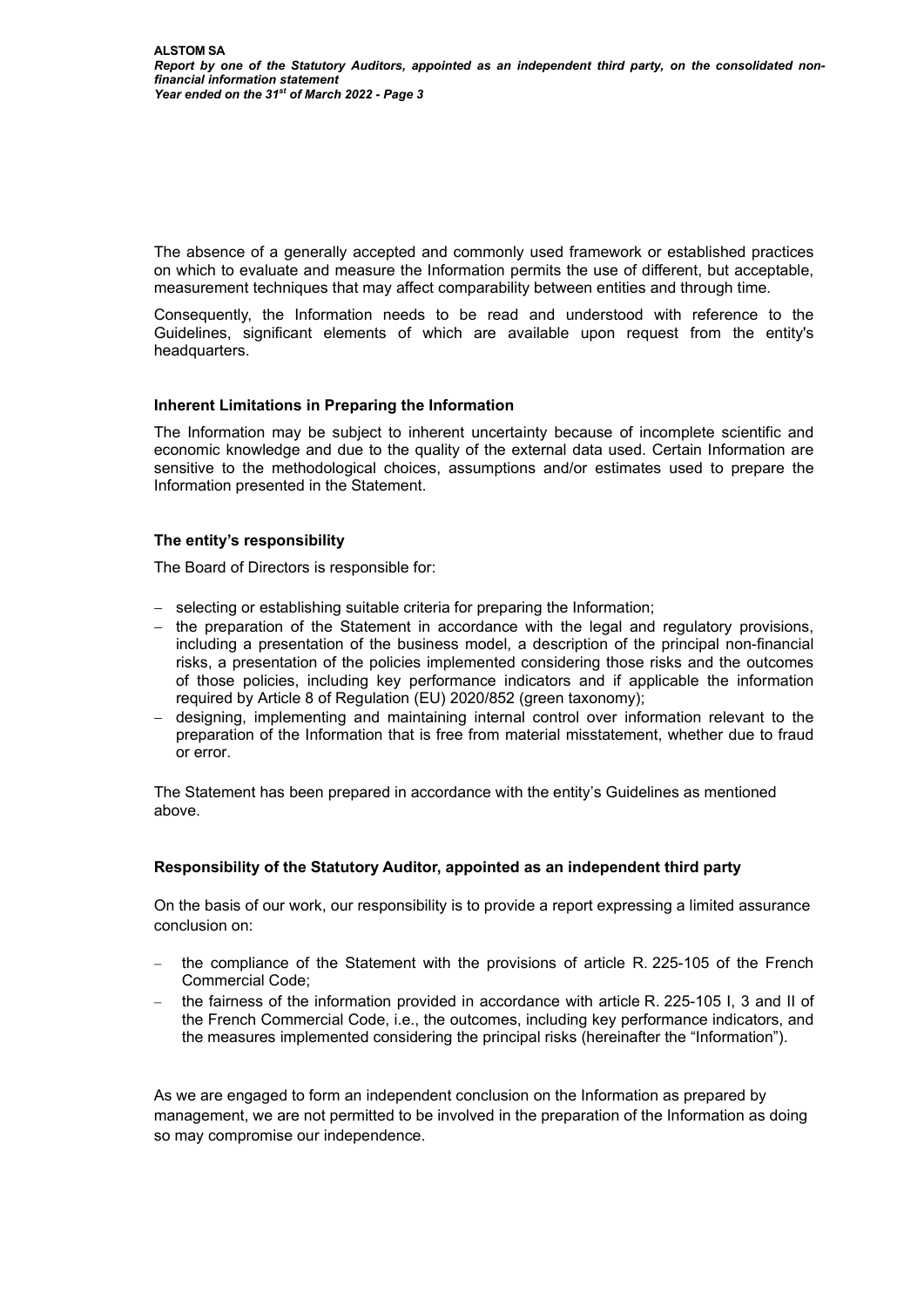It is not our responsibility to comment on:

- the entity's compliance with other applicable legal and regulatory provisions (in particular the information required by Article 8 of Regulation (EU) 2020/852 (green taxonomy), the French duty of care law and anti-corruption and tax evasion legislation);
- the fairness of the information required by Article 8 of Regulation (EU) 2020/852 (green taxonomy);
- the compliance of products and services with the applicable regulations.

# Regulatory provisions and professional standards applicable

The work described below was performed in accordance with the provisions of articles A. 225-1 *et seq.* of the French Commercial Code and with the professional guidance of the French Institute of Statutory Auditors ("CNCC") applicable to such engagements, as well as with ISAE 3000 (Revised) – *Assurance Engagements other than Audits or Reviews of Historical Financial Information*.

### Independence and quality control

Our independence is defined by the provisions of article L. 822-11-3 of the French Commercial Code and the French Code of Ethics (*Code de déontologie*) of statutory auditors. In addition, we have implemented a system of quality control including documented policies and procedures to ensure the compliance with the ethical requirements, French professional guidance and applicable legal and regulatory requirements.

### Means and resources

Our work was carried out by a team of 6 people between October 2021 and May 2022 and took a total of 14 weeks*.*

We were assisted in our work by our specialists in sustainable development and corporate social responsibility. We conducted over a hundred interviews with people responsible for preparing the Statement, representing among others the Sustainable Development and CSR, Eco-design, Compliance, Quality, Human Resources, Health and Safety, Environment and Purchasing departments.

### Nature and scope of our work

We planned and performed our work considering the risk of material misstatement of the Information.

We consider that the procedures we performed were based on our professional judgment and allowed us to provide a limited level of assurance conclusion:

- we obtained an understanding of all the consolidated entities' activities, the description of the social and environmental risks associated with their activities;
- we assessed the suitability of the Guidelines with respect to their relevance, completeness, reliability, objectivity and understandability, with due consideration of industry best practices, where appropriate;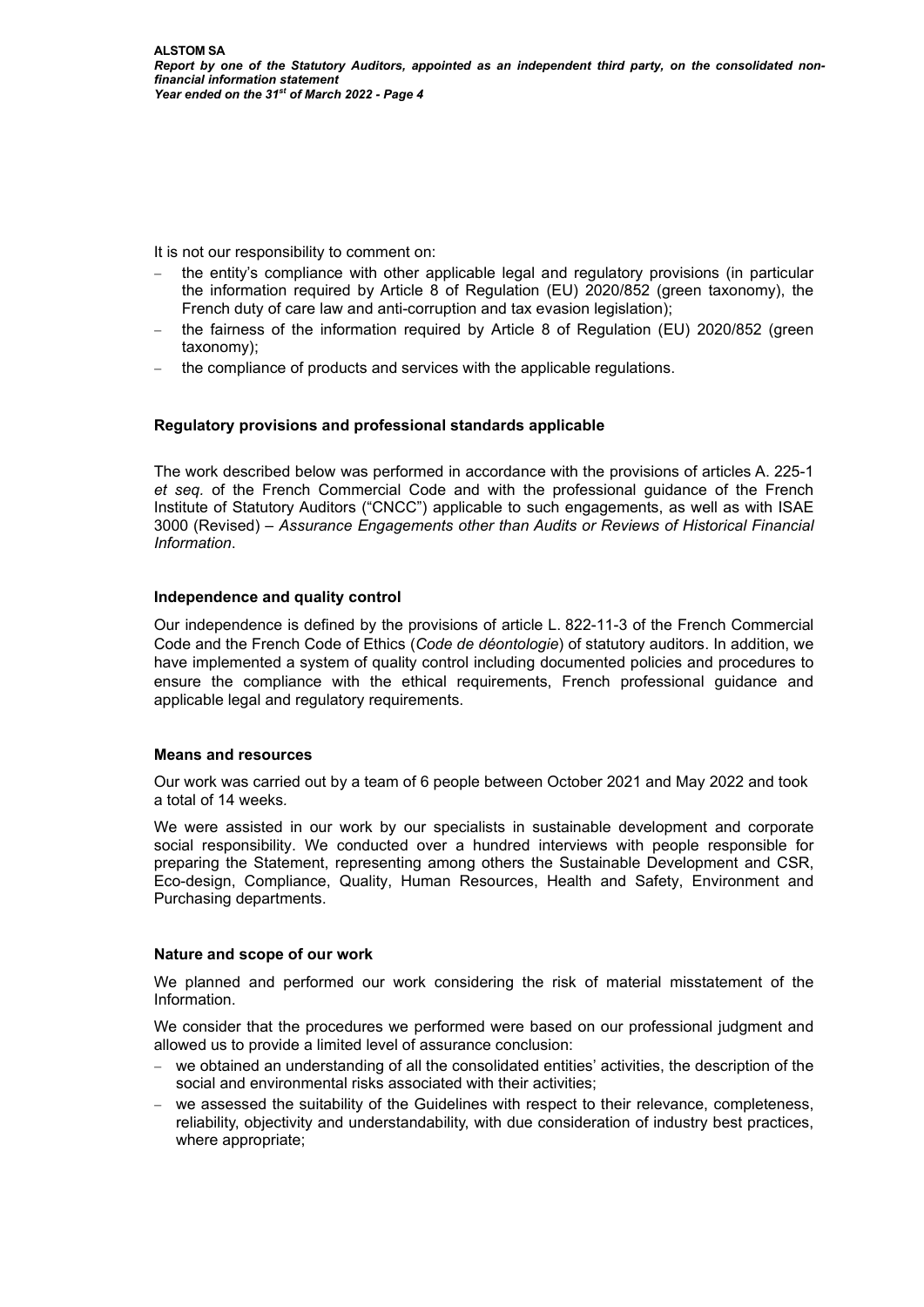- we verified that the Statement includes each category of social and environmental information set out in article L. 225-102-1 III, as well as information regarding compliance with human rights and anti-corruption and tax evasion legislation;
- we verified that the Statement presents information set out in article L. 225-105-1 II where relevant to the principal risks and includes an explanation for the absence of the information required under article L. 225-102-1 III, 2;
- we verified that the Statement presents the business model and the principal risks associated with all the consolidated entities' activities, including where relevant and proportionate, the risks associated with their business relationships and products or services, as well as their policies, measures and the outcomes, including key performance indicators related to the principal risks;
- we referred to documentary sources and conducted interviews to:
	- assessed the process used to identify and confirm the principal risks and the consistency of the outcomes and the key performance indicators used with respect to the principal risks and the policies presented, and
	- corroborate the qualitative information (measures and outcomes) that we considered to be the most important presented in the appendix. For certain risks (Low-carbon solutions, Climate resilient assets, Ecodesign and circular economy, Encouraging local development, Relationships with local communities, Ethics and compliance, Respect for Human Rights, Customer relationship, Railway safety and healthier mobility, and Tax evasion), our work was performed at the consolidation entity level; for other risks, work was performed at the consolidation entity level and in a selection of entities, namely Vienna in Austria, Bruges, and Charleroi in Belgium, La Pocatière, Kingston, Thunder Bay, and Toronto Brampton in Canada, Vagonka Ceska Lipa A.S. in the Czech Republic, Crespin, Ornans, Le Creusot, and Petit Quévilly in France, Bautzen, Kassel, HQ Berlin, Siegen, Mannheim DIS, Mannheim RSC, PPC Henningsdorf, and Salzgitter in Germany, Nola, Vado Ligure and Savigliano in Italy, Sahagún, Valle de Mexico, Xalapa Veracruz in Mexico, Katowice RSC, Katowice DIS, and Wroclaw in Poland, Stockholm - AMF Pension, Vaesteras - Services, Vaesteras Ringvägen, and Vaesteras Wijkmansgatan in Sweden, Manchester and Derby Litchurch Lane in the UK, and Pittsburgh PPC and Pittsburgh LCS in the US;
- we verified that the Statement covers the scope of consolidation, i.e., all the companies included in the scope of consolidation in accordance with article L. 233-16, within the limitations set out in the Statement;
- we asked what internal control and risk management procedures the entity has put in place and assessed the data collection process implemented by the entity to ensure the completeness and fairness of the Information;
- for the key performance indicators and other quantitative outcomes that we considered to be the most important presented in the appendix, we implemented:
	- analytical procedures to verify the proper consolidation of the data collected and the consistency of any changes in those data;
	- substantive tests, using sampling techniques, in order to verify the proper application of the definitions and procedures and reconcile the data with the supporting documents. This work was carried out with a selection of contributing entities, namely Vienna in Austria, Bruges, and Charleroi in Belgium, La Pocatière, Kingston, Thunder Bay, and Toronto Brampton in Canada, Vagonka Ceska Lipa A.S. in the Czech Republic, Crespin, Ornans, Le Creusot, and Petit Quévilly in France, Bautzen, Kassel, HQ Berlin, Siegen, Mannheim DIS, Mannheim RSC, PPC Henningsdorf, and Salzgitter in Germany, Nola,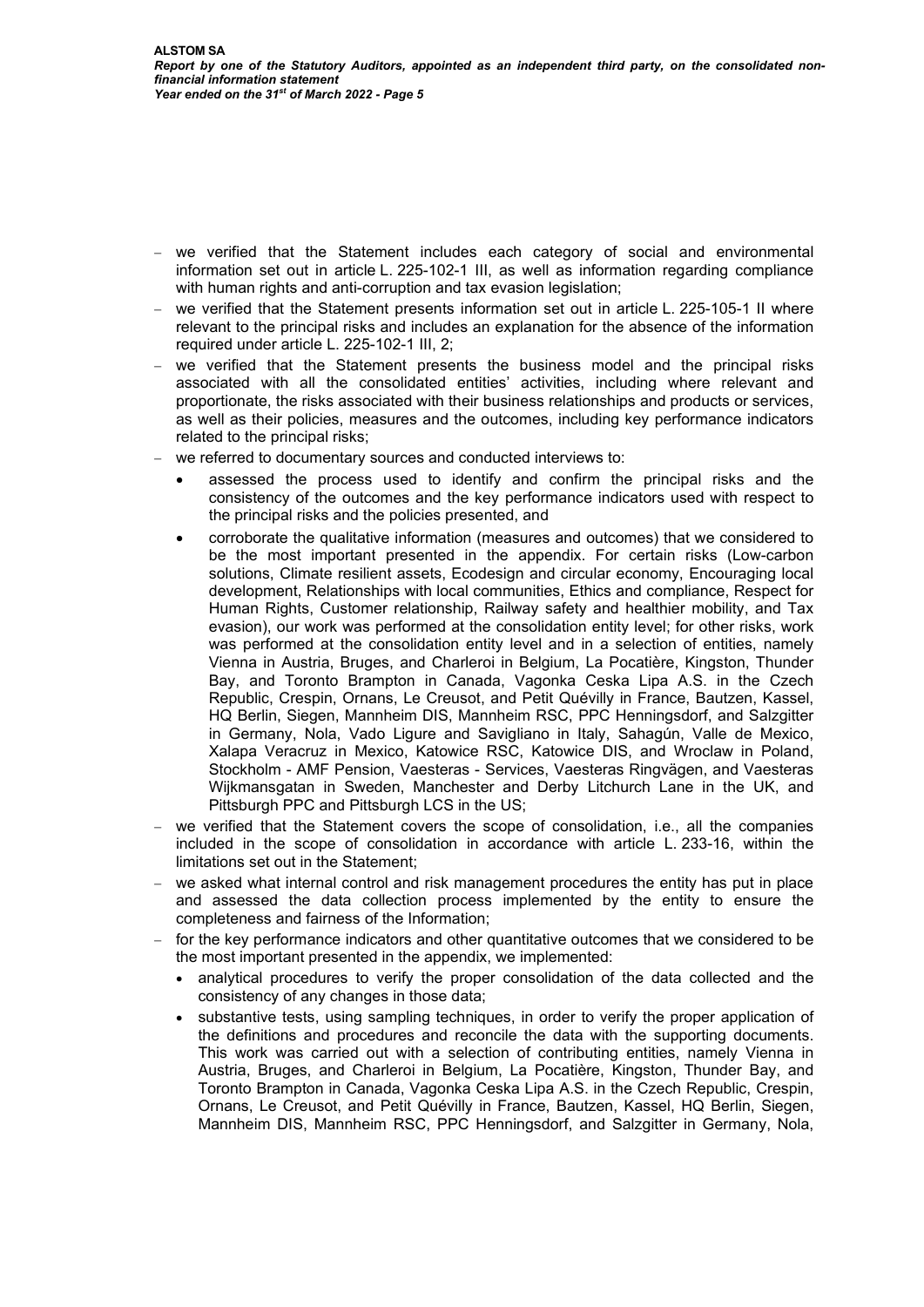Vado Ligure and Savigliano in Italy, Sahagún, Valle de Mexico, Xalapa Veracruz in Mexico, Katowice RSC, Katowice DIS, and Wroclaw in Poland, Stockholm - AMF Pension, Vaesteras - Services, Vaesteras Ringvägen, and Vaesteras Wijkmansgatan in Sweden , Manchester and Derby Litchurch Lane in the UK, and Pittsburgh PPC and Pittsburgh LCS in the US, and covers between 30% and 100% of the consolidated data selected for these tests;

- we assessed the overall consistency of the Statement based on our knowledge of all the consolidated entities.

The procedures performed in a limited assurance engagement are less extensive than those required for a reasonable assurance engagement performed in accordance with the professional guidance of the French Institute of Statutory Auditors ("CNCC"); a higher level of assurance would have required us to carry out more extensive procedures.

Neuilly-sur-Seine, the 13<sup>th</sup> of May of 2022

One of the Statutory Auditors PricewaterhouseCoopers Audit

Edouard Cartier Partner

Pascal Baranger Sustainable Development Director